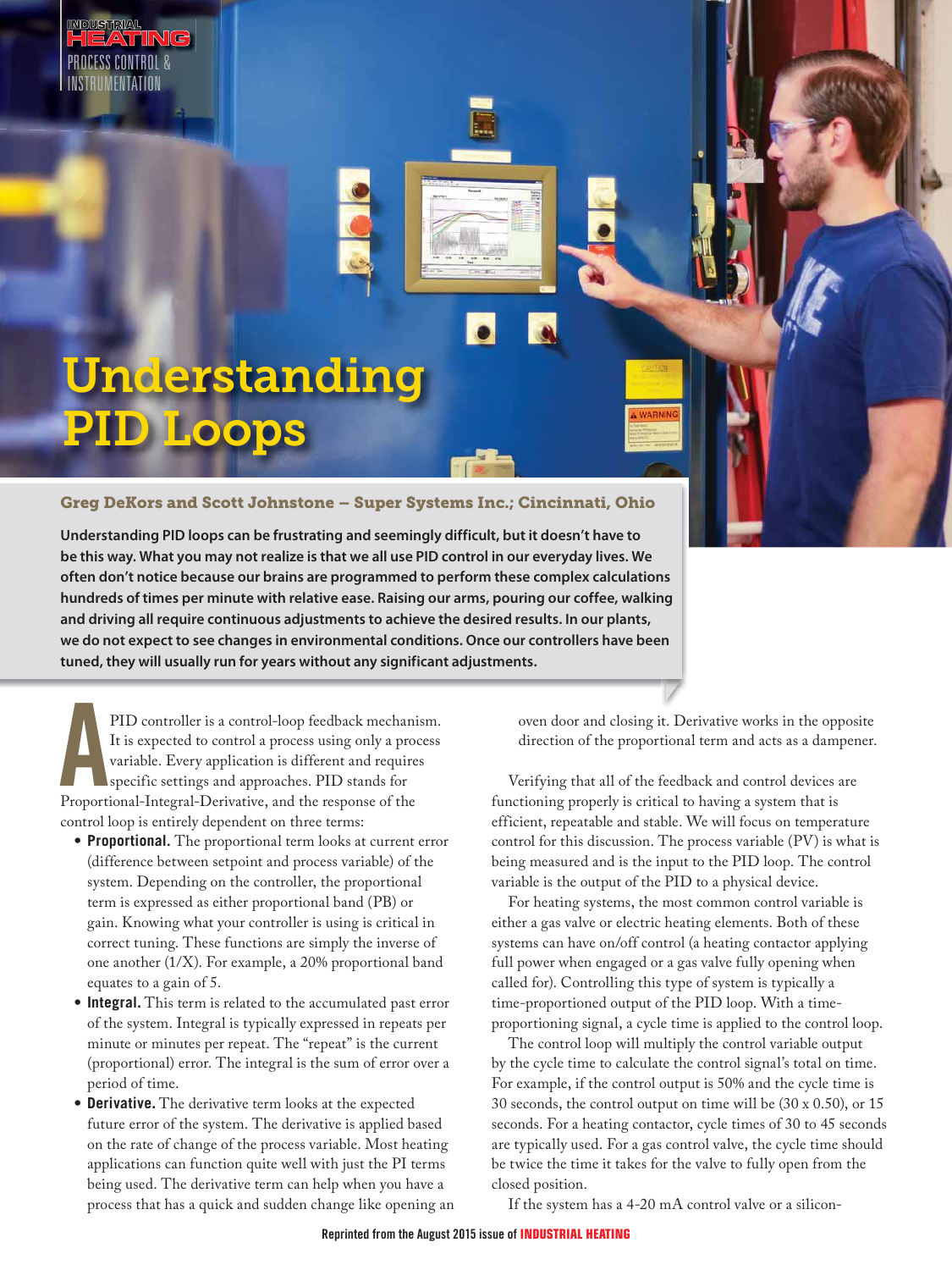

**Fig. 1. Overshoot and general instability example 2. Case study #1 with corrected PID** 

controlled rectifier (SCR), then it is a full proportional-control system. With full proportional control, the control valve/ elements will be adjusted to a level that corresponds to the control output. Full proportional control will provide for the tightest tolerances and the least amount of process variable changeability at setpoint.

 To optimize response and minimize difficulties in tuning, the control system should be checked for integrity and linearity on a regular basis. Focusing on heating systems, the systems to review are as follows.

- **Control valve.** Most control valves have a motor and linkage. The linkage and valve should be adjusted to maximize the linearity over the full stroke of the motor. Set the control-loop output to 0% and verify that the valve is in the closed position. Then set the control loop to 100% to confirm that the valve is fully open. Verify that the valve moves to the corresponding position for 25%, 50% and 75% output and that the valve does not fully close before arriving at 0% or fully open before arriving at 100%.
- **Regulators.** Gas regulators and air/gas ratio regulators should be checked for leakage as well as inlet/outlet pressure. On ratio regulators, verify that the impulse lines are tight and leak free.
- **Combustion air blowers.** Verify that a filter is installed and that it is cleaned or replaced on a regular preventive maintenance (PM) schedule.
- **Burners.** It is critical to monitor and adjust burners. A properly adjusted burner will provide the most efficiency and linearity.
- **SCR.** As with control valves, the SCR should be checked for linearity. Zero and span adjustment potentiometers are provided to make adjustments to the SCR output.
- **Elements.** Heating elements degrade over time. Shorts and open circuits will have a large effect on the performance and uniformity of the control system. A check with a multimeter and clamp-on current meter will verify that the



elements are within the manufacturer's specifications.

- **Thermocouples.** Thermocouples will degrade over time. Cycling the thermocouple from hot to cold or running thermocouples close to their maximum temperature will accelerate the degradation. Thermocouple placement within the oven also plays a critical role in the response of the control system. On commissioning an oven or furnace, the placement and insertion depth of the thermocouple is often a trial-and-error process in an effort to find a hot zone to prevent survey thermocouples from overshooting. Using an exposed-tip versus a closed-ended thermocouple can dramatically change the system response. An opentip thermocouple may provide for the fastest response to changes but can also be a challenge on open-burner furnaces, where heat input can be very fast.
- **Insulation and refractory.** The insulation and refractory must be in good condition, and the correct amount should be present for a properly operating system. Circulation fans can have a surprising amount of heat input on a furnace system. This heat input, especially at low temperatures, can make tuning impossible. To determine how much heat the fan is adding, turn off the heating system and let the fan run for a few hours. Adding a two-speed motor or variablefrequency drive (VFD) to the fan helps reduce or eliminate the effects of the fan on the heating system.

## **Steps for Proper Tuning**

When tuning a PID, small adjustments should be made to the PID constants, and only one parameter should be changed at a time. Viewing and comparing results using a capable datalogging instrument is also imperative. On each test, write down the PID parameters so that comparisons of the effects of each change can be made. The system should be tuned using the same method that the furnace will use for operation. If the system will be ramped to setpoint, then tuning tests should be done employing the same ramps and rates. It is possible that the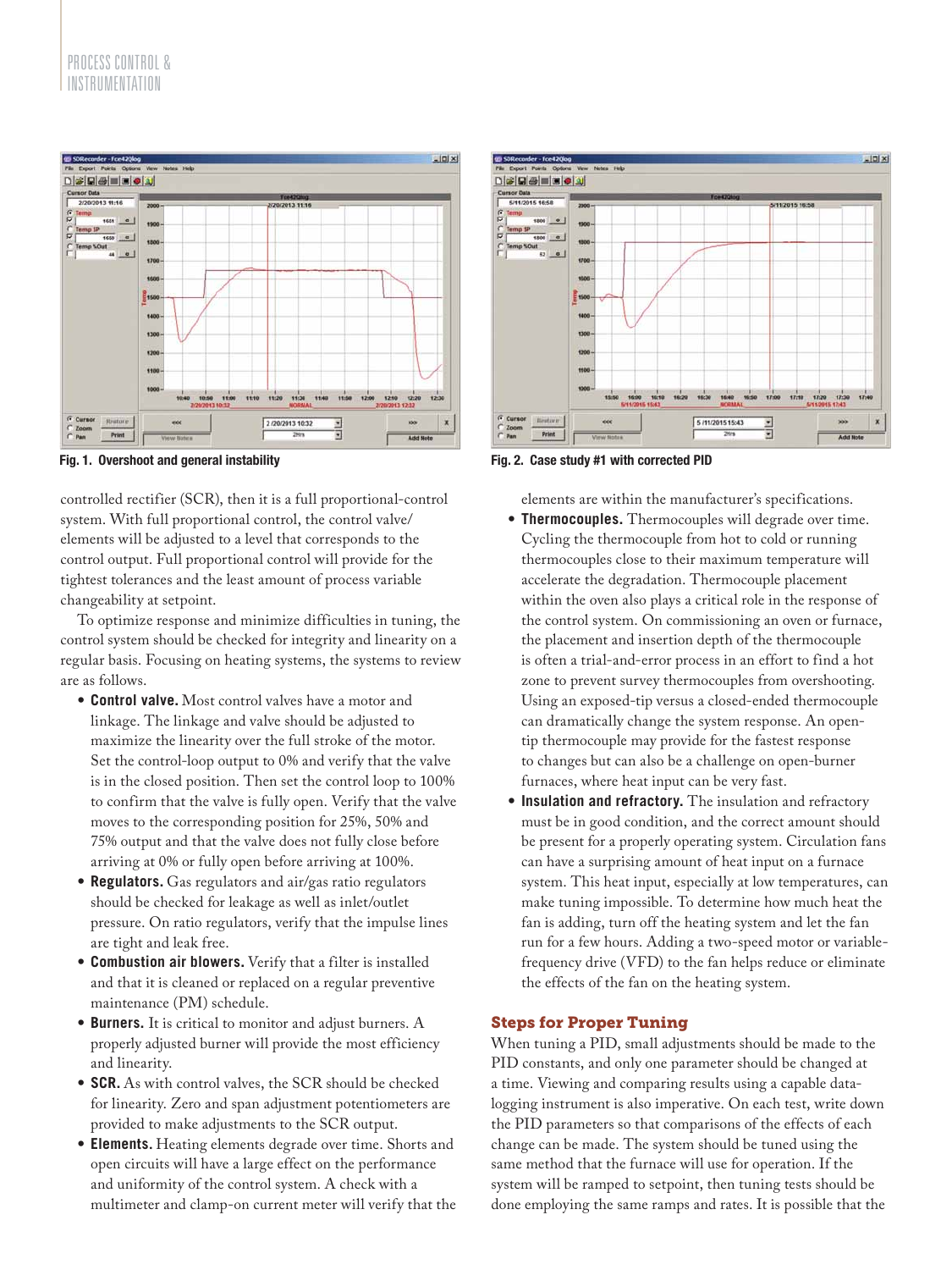

ramp, especially if it is lengthy, will introduce more accumulated error than a traditional step-change approach would. The accumulated error will affect the I (integral); without accounting for this possibility, large overshoot can occur.

 In the following examples, we will be using an inverse proportional PID controller that expresses the integral term in repeats per minute and the derivative in time. In this scheme, a smaller P term will result in higher output for lower error. A higher integral term will result in more wind-up (accumulated error while approaching setpoint). A higher derivative term will increase the decay time of the derivative action.

 When tuning a furnace, it is important to assess the capabilities of the furnace and control system and to try working within those parameters. Begin by setting up the PID with sluggish parameters, such as a P of 5.0, I of 0.01 and D of 0.00. Heat the furnace to the lower end of its operating range and observe control when the PID is at setpoint. Note that the minimal I term will make the approach extremely slow, but we only want enough integral influence to provide us with the power we need to maintain temperature. If the furnace is oscillating, increase the P term by a factor of 1.5 and observe control. Continue to increase the P term by a factor of 1.5 until the PV is steady. If the furnace was steady initially, divide the P term by 1.5 until the furnace begins to oscillate. When that happens, revert to the previous P term.

 Establishing the proportional term is critical because it directly affects every other term. It is usually advisable to have the furnace operating as fast as possible from an efficiency standpoint, and it normally makes the furnace easier to tune. A fast PID not only approaches setpoint quickly but also has stronger action to resist wandering when the furnace is at setpoint.

 You can work out the appropriate integral term by introducing a setpoint change. Set the integral term to a larger value – 0.10, for example. Cool the furnace to create significant error – enough to force the furnace to provide more than its maximum control



**Fig. 3. Slow approach and late overshoot** Fig. 4. Case study #2 with corrected PID

output – and then return to the previous setpoint. Wait for the PV to settle from the initial approach. If the PV comes up short of setpoint, then more integral is needed. If the PV exceeds setpoint and then falls back, less integral is needed. Integral is often described with the terms wind-up and unwind. Wind-up is the accumulated error during setpoint approach. Unwind occurs when setpoint is exceeded and the integral is reduced.

 The derivative term often creates the most confusion in PID control. Derivative acts as a dampener, working the control output against the movement of the PV. When the PV is moving very quickly, the derivative action is stronger. For this reason, derivative should be considered as a method of improving stability and not as a way to inhibit overshoot.

#### **Case Study #1**

This example features a fairly quick batch furnace that suffers from initial overshoot and general instability at setpoint (Fig. 1). The original PID is 1.0/0.05/1.10.

 What went wrong, and how do we correct it? The initial overshoot is a result of the small (fast) PB. The PV falls back to setpoint fairly quickly, but the control is relatively unstable, which suggests that we may have applied too much derivative in conjunction with our too-strong PB. Because we know we first need to establish the PB, this is the focus of fixing this PID. Slowing down the PB immediately improved the overshoot, and the stability was brought under control as well. The PID settled on is 1.8/0.06/1.00 (Fig. 2), and this is about as slow as the furnace can tolerate.

 There seems to be very little difference in the PID, but the key element is in getting the PB right. We have only added 0.8 to the PB in this case, but the net result is that the PB is almost doubled. Adding so much PB to the tuning parameters slows down the integral and reduces the effect of the derivative. In this case, only a slight change in the integral was made to counteract the larger PB because the slower approach will increase wind-up on its own.